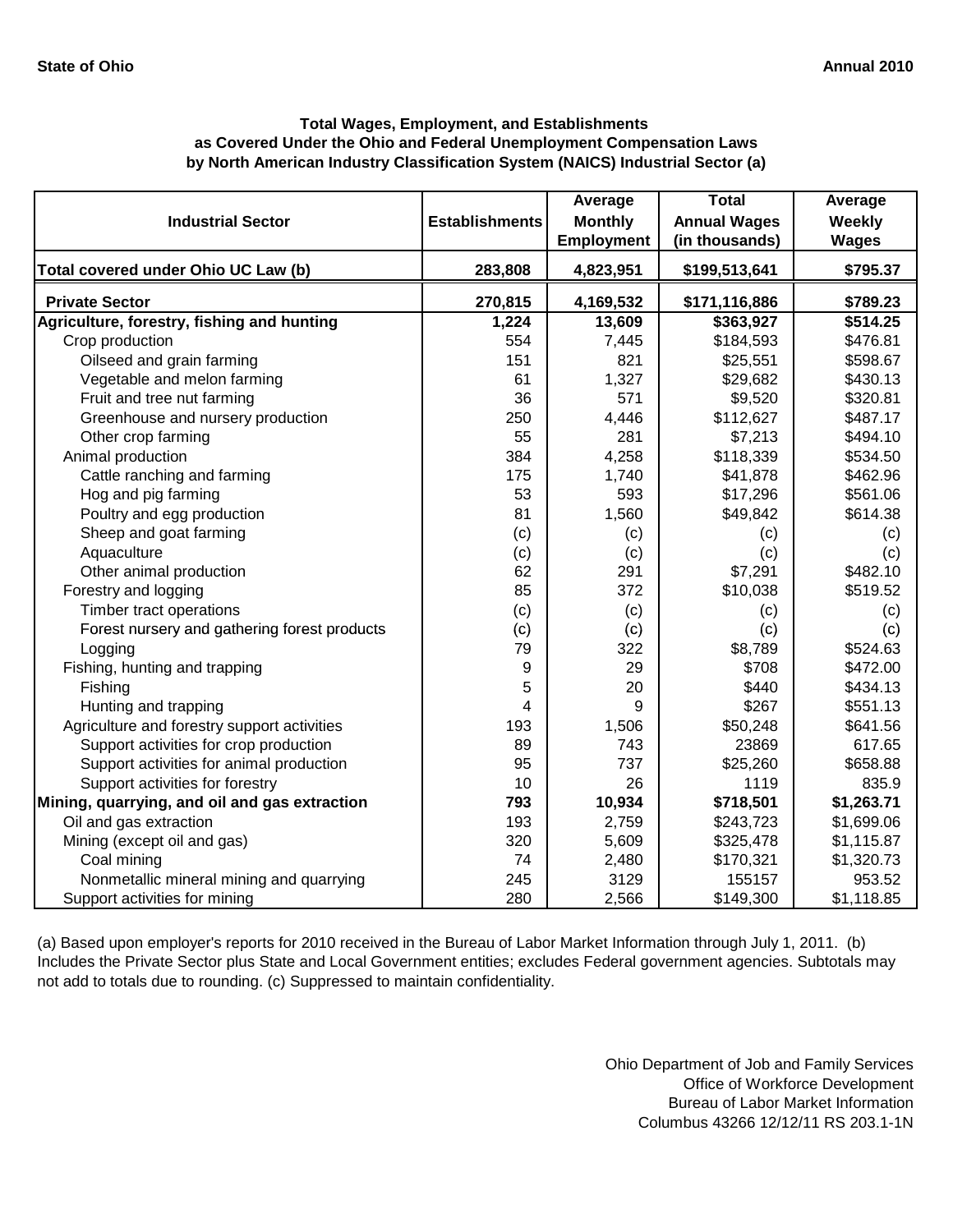|                                               |                       | Average           | <b>Total</b>        | Average               |
|-----------------------------------------------|-----------------------|-------------------|---------------------|-----------------------|
| <b>Industrial Sector</b>                      | <b>Establishments</b> | <b>Monthly</b>    | <b>Annual Wages</b> | <b>Weekly</b>         |
|                                               |                       | <b>Employment</b> | (in thousands)      | <b>Wages</b>          |
| <b>Utilities</b>                              | 546                   | 19,954            | \$1,620,861         | $\overline{1,562.13}$ |
| <b>Utilities</b>                              | 546                   | 19,954            | \$1,620,861         | \$1,562.13            |
| Power generation and supply                   | 307                   | 15,254            | \$1,308,579         | \$1,649.73            |
| Natural gas distribution                      | 137                   | 3,701             | \$264,004           | \$1,371.73            |
| Water, sewage and other systems               | 103                   | 999               | \$48,278            | \$929.83              |
| <b>Construction</b>                           | 24,135                | 168,952           | \$7,944,301         | \$904.25              |
| Construction of buildings                     | 6,769                 | 38,676            | \$1,854,708         | \$922.21              |
| Residential building construction             | 5,042                 | 16,327            | \$631,460           | \$743.77              |
| Nonresidential building construction          | 1,727                 | 22,349            | \$1,223,248         | \$1,052.58            |
| Heavy and civil engineering construction      | 1,420                 | 19,924            | \$1,203,618         | \$1,161.75            |
| Utility system construction                   | 669                   | 9,737             | \$530,069           | \$1,046.90            |
| Land subdivision                              | 188                   | 653               | \$36,715            | \$1,081.25            |
| Highway, street, and bridge construction      | 400                   | 8,305             | \$564,825           | \$1,307.85            |
| Other heavy construction                      | 163                   | 1,229             | \$72,009            | \$1,127.00            |
| Specialty trade contractors                   | 15,946                | 110,352           | \$4,885,975         | \$851.46              |
| Building foundation and exterior contractors  | 3,667                 | 21,733            | \$861,894           | \$762.65              |
| Building equipment contractors                | 5,811                 | 55,312            | \$2,673,235         | \$929.42              |
| Building finishing contractors                | 3,593                 | 17,408            | \$669,447           | \$739.56              |
| Other specialty trade contractors             | 2,876                 | 15,899            | \$681,400           | \$824.19              |
| Manufacturing                                 | 16,346                | 620,308           | \$33,050,758        | \$1,024.63            |
| Food manufacturing                            | 1,021                 | 53,614            | \$2,463,533         | \$883.65              |
| Animal food manufacturing                     | 82                    | 2,685             | \$149,162           | \$1,068.50            |
| Grain and oilseed milling                     | 40                    | 1550              | 95790               | 1188.65               |
| Sugar and confectionery product manufacturing | 85                    | 2020              | 56532               | 538.31                |
| Fruit and vegetable preserving and specialty  | 71                    | 11,802            | \$582,389           | \$949.00              |
| Dairy product manufacturing                   | 68                    | 7,457             | \$485,782           | \$1,252.71            |
| Animal slaughtering and processing            | 152                   | 8,977             | \$334,613           | \$716.87              |
| Seafood product preparation and packaging     | $\overline{4}$        | 28                | 563                 | 382.35                |
| Bakeries and tortilla manufacturing           | 407                   | 12,216            | \$439,939           | \$692.58              |
| Other food manufacturing                      | 112                   | 6,880             | \$318,764           | \$890.98              |
| Beverage and tobacco product manufacturing    | 105                   | 6,556             | \$342,478           | \$1,004.65            |
| Textile mills                                 | 58                    | 1,837             | \$97,700            | \$1,022.79            |
| Fiber, yarn, and thread mills                 | 3                     | 7                 | \$193               | \$518.81              |
| Fabric mills                                  | 26                    | 1,017             | \$44,265            | \$837.23              |
| Textile and fabric finishing mills            | 29                    | 813               | \$53,242            | \$1,259.25            |

(a) Based upon employer's reports for 2010 received in the Bureau of Labor Market Information through July 1, 2011. (b) Includes the Private Sector plus State and Local Government entities; excludes Federal government agencies. Subtotals may not add to totals due to rounding. (c) Suppressed to maintain confidentiality.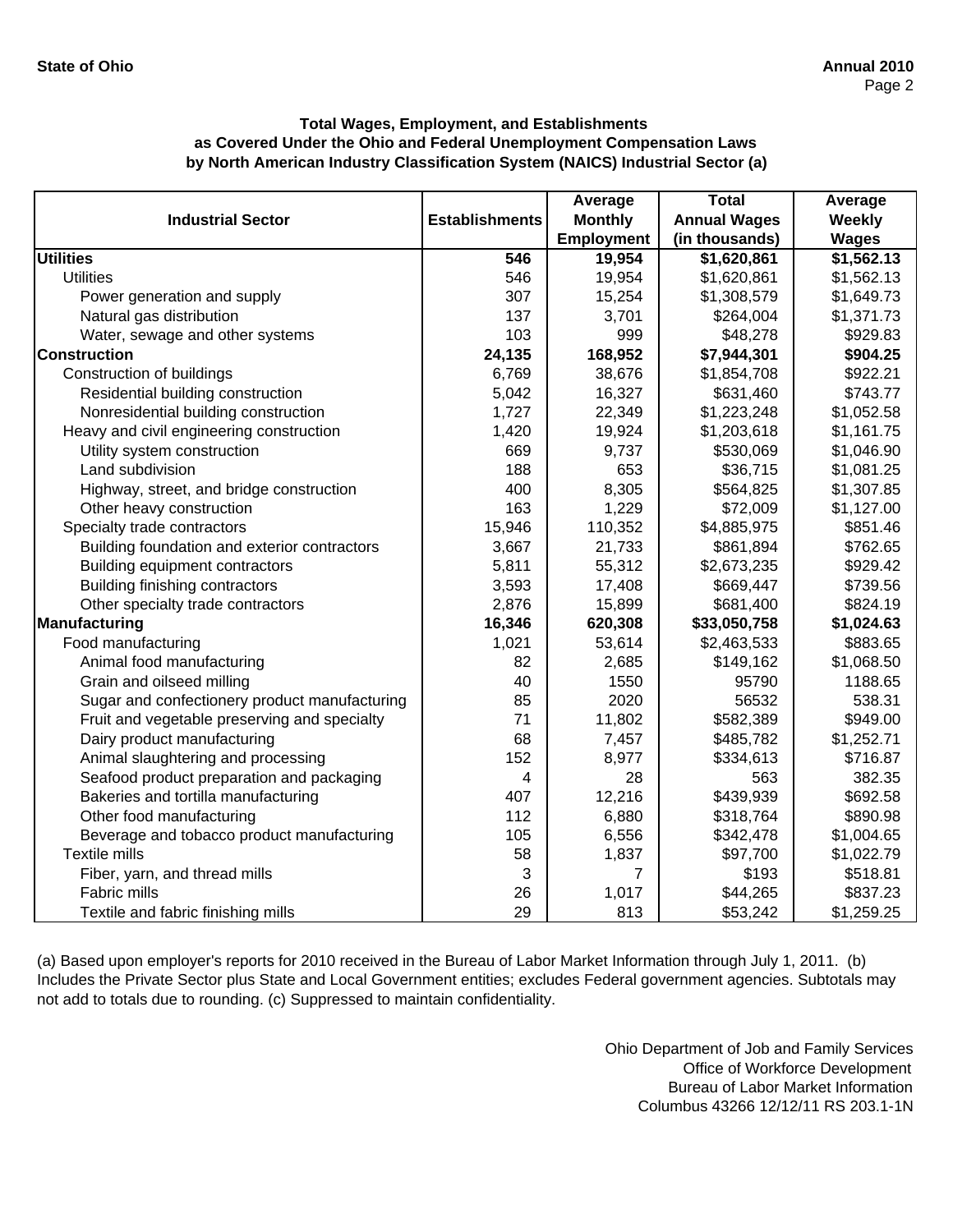|                                             |                       | Average           | <b>Total</b>        | Average      |
|---------------------------------------------|-----------------------|-------------------|---------------------|--------------|
| <b>Industrial Sector</b>                    | <b>Establishments</b> | <b>Monthly</b>    | <b>Annual Wages</b> | Weekly       |
|                                             |                       | <b>Employment</b> | (in thousands)      | <b>Wages</b> |
| Textile product mills                       | 236                   | 3,256             | \$96,366            | \$569.25     |
| Textile furnishings mills                   | 57                    | 914               | \$32,357            | \$681.06     |
| Other textile product mills                 | 179                   | 2,342             | \$64,009            | \$525.63     |
| Apparel manufacturing                       | 88                    | 1,688             | \$64,600            | \$735.92     |
| Apparel knitting mills                      | (c)                   | (c)               | (c)                 | (c)          |
| Cut and sew apparel manufacturing           | 74                    | 1,465             | \$54,570            | \$716.54     |
| Accessories and other apparel manufacturing | (c)                   | (c)               | (c)                 | (c)          |
| Leather and allied product manufacturing    | 25                    | 478               | \$12,876            | \$517.56     |
| Leather and hide tanning and finishing      | (c)                   | (c)               | (c)                 | (c)          |
| Footwear manufacturing                      | (c)                   | (c)               | (c)                 | (c)          |
| Other leather product manufacturing         | 17                    | 417               | \$11,125            | \$513.48     |
| Wood product manufacturing                  | 633                   | 11,155            | \$374,261           | \$645.23     |
| Sawmills and wood preservation              | 110                   | 1,469             | \$46,042            | \$602.92     |
| Plywood and engineered wood product mfg.    | 59                    | 1,581             | \$56,083            | \$682.00     |
| Other wood product manufacturing            | 465                   | 8,105             | \$272,136           | \$645.73     |
| Paper manufacturing                         | 371                   | 20,128            | \$1,059,994         | \$1,012.75   |
| Pulp, paper, and paperboard mills           | 28                    | 3,628             | \$232,106           | \$1,230.23   |
| Converted paper product manufacturing       | 343                   | 16,500            | \$827,888           | \$964.94     |
| Printing and related support activities     | 1,374                 | 23,397            | \$952,460           | \$782.85     |
| Petroleum and coal products manufacturing   | 123                   | 4,311             | \$354,234           | \$1,580.25   |
| Chemical manufacturing                      | 804                   | 43,138            | \$2,984,162         | \$1,330.31   |
| Basic chemical manufacturing                | 188                   | 10,170            | \$821,066           | \$1,552.56   |
| Resin, rubber, and artificial fibers mfg.   | 116                   | 5,273             | \$373,020           | \$1,360.50   |
| Agricultural chemical manufacturing         | 50                    | 2,280             | \$207,468           | \$1,750.15   |
| Pharmaceutical and medicine manufacturing   | 39                    | 5,308             | \$349,087           | \$1,264.65   |
| Paint, coating, and adhesive manufacturing  | 120                   | 6,696             | \$432,819           | \$1,243.13   |
| Soap, cleaning compound, and toiletry mfg.  | 120                   | 8,522             | \$499,900           | \$1,128.02   |
| Other chemical product and preparation mfg. | 171                   | 4,890             | \$300,804           | \$1,183.04   |
| Plastics and rubber products manufacturing  | 927                   | 50,782            | \$2,236,630         | \$847.00     |
| Plastics product manufacturing              | 722                   | 38,301            | \$1,610,622         | \$808.67     |
| Rubber product manufacturing                | 205                   | 12,480            | \$626,007           | \$964.62     |
| Nonmetallic mineral product manufacturing   | 770                   | 24,525            | \$1,288,623         | \$1,010.46   |
| Clay product and refractory manufacturing   | 122                   | 4,571             | \$195,949           | \$824.46     |
| Glass and glass product manufacturing       | 92                    | 7,215             | \$407,051           | \$1,085.02   |
| Cement and concrete product manufacturing   | 330                   | 5,286             | \$221,526           | \$805.96     |

(a) Based upon employer's reports for 2010 received in the Bureau of Labor Market Information through July 1, 2011. (b) Includes the Private Sector plus State and Local Government entities; excludes Federal government agencies. Subtotals may not add to totals due to rounding. (c) Suppressed to maintain confidentiality.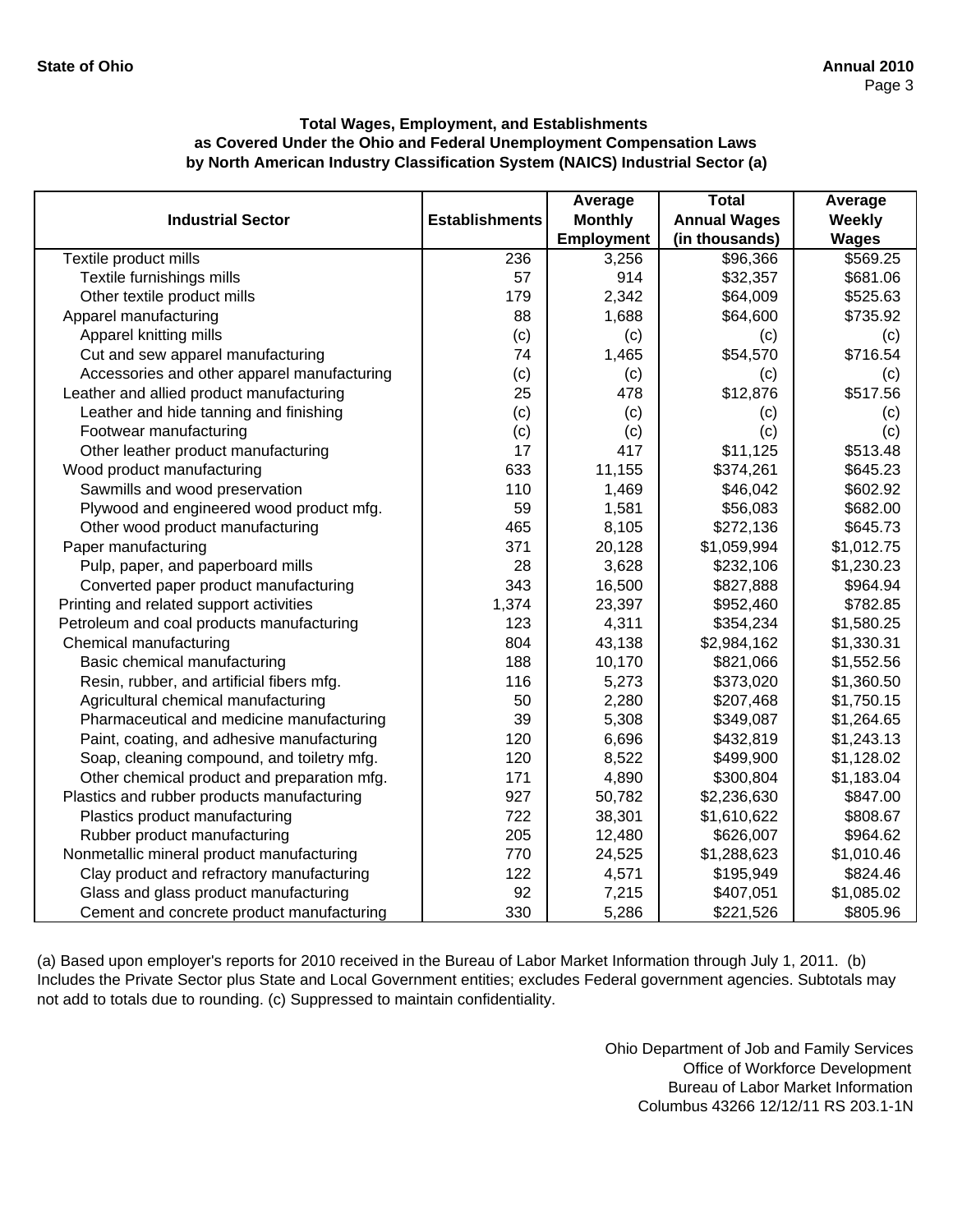|                                               |                       | Average           | <b>Total</b>        | Average      |
|-----------------------------------------------|-----------------------|-------------------|---------------------|--------------|
| <b>Industrial Sector</b>                      | <b>Establishments</b> | <b>Monthly</b>    | <b>Annual Wages</b> | Weekly       |
|                                               |                       | <b>Employment</b> | (in thousands)      | <b>Wages</b> |
| Lime and gypsum product manufacturing         | 20                    | 699               | \$35,885            | \$987.13     |
| Other nonmetallic mineral products            | 206                   | 6,755             | \$428,212           | \$1,219.12   |
| Primary metal manufacturing                   | 494                   | 37,054            | \$2,184,623         | \$1,133.81   |
| Iron and steel mills and ferroalloy mfg.      | 61                    | 9,568             | \$706,630           | \$1,420.29   |
| Steel product mfg. from purchased steel       | 120                   | 7,386             | \$412,105           | \$1,073.00   |
| Alumina and aluminum production               | 53                    | 3,461             | \$160,042           | \$889.31     |
| Other nonferrous metal production             | 50                    | 4,634             | \$289,477           | \$1,201.31   |
| Foundries                                     | 211                   | 12,005            | \$616,368           | \$987.37     |
| Fabricated metal product manufacturing        | 3,795                 | 94,078            | \$4,746,006         | \$970.15     |
| Forging and stamping                          | 258                   | 9,890             | \$518,967           | \$1,009.08   |
| Cutlery and handtool manufacturing            | 81                    | 3,897             | \$177,191           | \$874.48     |
| Architectural and structural metals mfg.      | 651                   | 14,231            | \$636,058           | \$859.54     |
| Boiler, tank, and shipping container mfg.     | 112                   | 8,428             | \$559,922           | \$1,277.67   |
| Hardware manufacturing                        | 37                    | 1,056             | \$43,999            | \$801.08     |
| Spring and wire product manufacturing         | 89                    | 2,419             | \$104,998           | \$834.83     |
| Machine shops and threaded product mfg.       | 1,663                 | 21,909            | \$1,007,665         | \$884.46     |
| Coating, engraving, and heat treating metals  | 516                   | 11,246            | \$476,267           | \$814.46     |
| Other fabricated metal product manufacturing  | 388                   | 21,002            | \$1,220,939         | \$1,117.96   |
| Machinery manufacturing                       | 1,977                 | 66,461            | \$3,637,260         | \$1,052.46   |
| Ag., construction, and mining machinery mfg.  | 95                    | 4,915             | \$233,196           | \$912.50     |
| Industrial machinery manufacturing            | 262                   | 8,049             | \$449,569           | \$1,074.15   |
| Commercial and service industry machinery     | 102                   | 3,210             | \$156,305           | \$936.46     |
| HVAC and commercial refrigeration equipment   | 99                    | 7,225             | \$410,723           | \$1,093.21   |
| Metalworking machinery manufacturing          | 926                   | 19,037            | \$973,053           | \$982.98     |
| Turbine and power transmission equipment mfg. | 76                    | 3,867             | \$226,699           | \$1,127.38   |
| Other general purpose machinery manufacturing | 417                   | 20,159            | \$1,187,716         | \$1,133.04   |
| Computer and electronic product manufacturing | 556                   | 20,146            | \$1,268,882         | \$1,211.25   |
| Computer and peripheral equipment mfg.        | 23                    | 1,344             | \$81,443            | \$1,165.13   |
| Communications equipment manufacturing        | 48                    | 2,733             | \$212,024           | \$1,491.96   |
| Audio and video equipment manufacturing       | 11                    | 104               | \$4,847             | \$897.06     |
| Semiconductor and electronic component mfg.   | 172                   | 6,347             | \$367,314           | \$1,113.00   |
| Electronic instrument manufacturing           | 288                   | 9,341             | \$576,206           | \$1,186.31   |
| Magnetic media manufacturing and reproducing  | 16                    | 277               | \$27,047            | \$1,875.48   |
| Electrical equipment and appliance mfg.       | 396                   | 25,503            | \$1,388,296         | \$1,046.85   |
| Electric lighting equipment manufacturing     | 61                    | 2,823             | \$190,894           | \$1,300.60   |

(a) Based upon employer's reports for 2010 received in the Bureau of Labor Market Information through July 1, 2011. (b) Includes the Private Sector plus State and Local Government entities; excludes Federal government agencies. Subtotals may not add to totals due to rounding. (c) Suppressed to maintain confidentiality.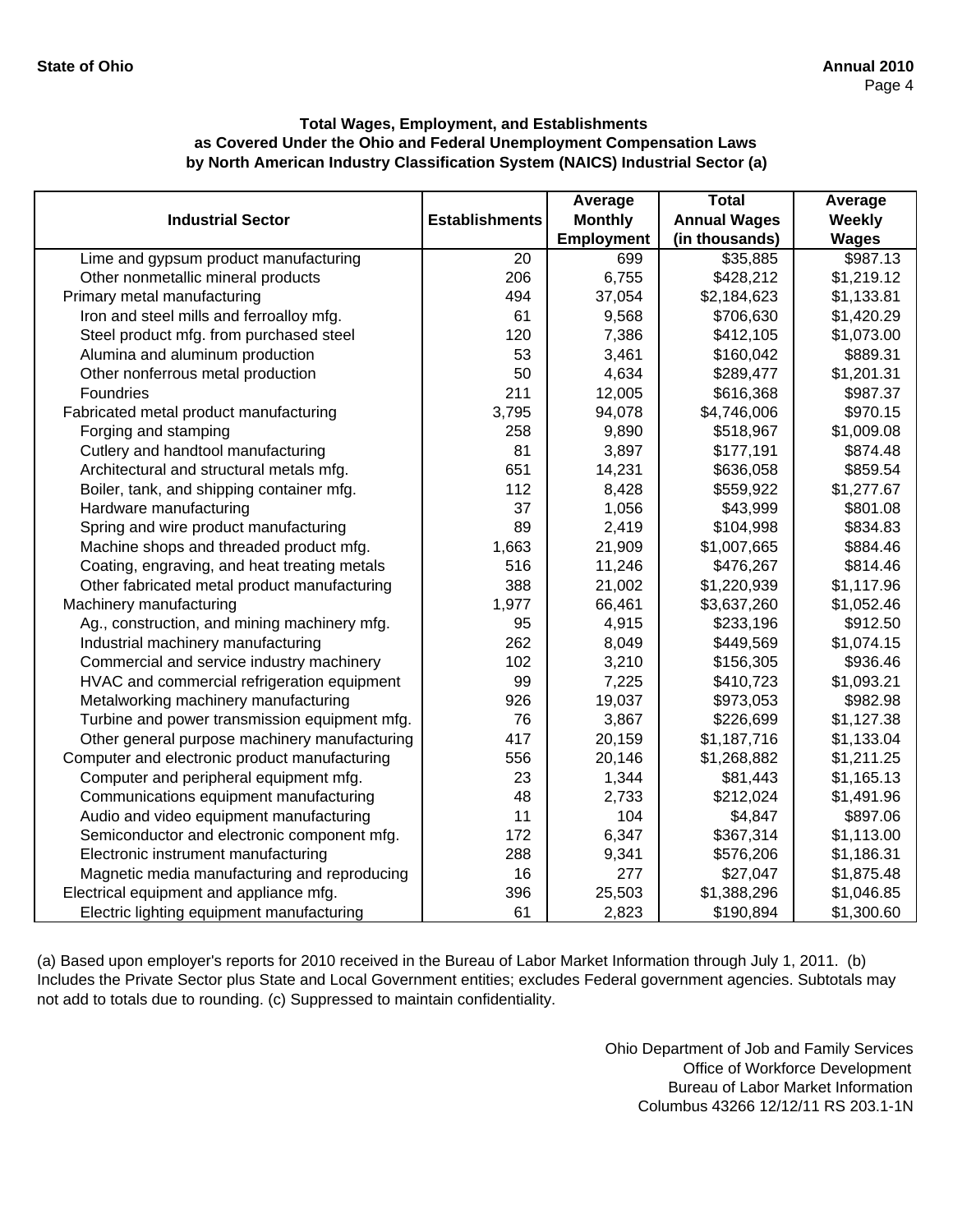|                                               |                       | Average           | <b>Total</b>        | Average      |
|-----------------------------------------------|-----------------------|-------------------|---------------------|--------------|
| <b>Industrial Sector</b>                      | <b>Establishments</b> | <b>Monthly</b>    | <b>Annual Wages</b> | Weekly       |
|                                               |                       | <b>Employment</b> | (in thousands)      | <b>Wages</b> |
| Household appliance manufacturing             | 25                    | 9,185             | \$403,258           | \$844.29     |
| Electrical equipment manufacturing            | 184                   | 7,702             | \$487,445           | \$1,217.10   |
| Other electrical equipment and component mfg. | 126                   | 5,793             | \$306,699           | \$1,018.06   |
| Transportation equipment manufacturing        | 813                   | 96,359            | \$6,023,105         | \$1,202.06   |
| Motor vehicle manufacturing                   | 31                    | 18,298            | \$1,326,436         | \$1,394.02   |
| Motor vehicle body and trailer manufacturing  | 99                    | 5,345             | \$220,516           | \$793.42     |
| Motor vehicle parts manufacturing             | 497                   | 54,526            | \$3,042,795         | \$1,073.17   |
| Aerospace product and parts manufacturing     | 122                   | 15,220            | \$1,257,689         | \$1,589.12   |
| Railroad rolling stock manufacturing          | 10                    | 150               | \$5,855             | \$751.85     |
| Ship and boat building                        | 18                    | 216               | \$8,113             | \$723.13     |
| Other transportation equipment manufacturing  | 36                    | 2,605             | \$161,701           | \$1,193.87   |
| Furniture and related product manufacturing   | 706                   | 14,918            | \$585,289           | \$754.52     |
| Household and institutional furniture mfg.    | 515                   | 10,813            | \$413,671           | \$735.69     |
| Office furniture and fixtures manufacturing   | 168                   | 3,360             | \$141,550           | \$810.15     |
| Other furniture related product manufacturing | 23                    | 745               | \$30,069            | \$776.69     |
| Miscellaneous manufacturing                   | 1,077                 | 20,927            | \$889,379           | \$817.29     |
| Medical equipment and supplies manufacturing  | 419                   | 9,496             | \$440,042           | \$891.12     |
| Other miscellaneous manufacturing             | 658                   | 11,431            | \$449,337           | \$755.94     |
| <b>Wholesale trade</b>                        | 22,864                | 216,361           | \$12,693,223        | \$1,128.21   |
| Merchant wholesalers, durable goods           | 10,598                | 116,659           | \$6,529,149         | \$1,076.31   |
| Motor vehicle and parts merchant wholesalers  | 860                   | 13,085            | \$574,333           | \$844.06     |
| Furniture and furnishing merchant wholesalers | 275                   | 2,620             | \$126,420           | \$927.88     |
| Lumber and const. supply merchant wholesalers | 713                   | 6,289             | \$290,604           | \$888.63     |
| Commercial equip. merchant wholesalers        | 1,992                 | 23,646            | \$1,718,214         | \$1,397.38   |
| Metal and mineral merchant wholesalers        | 586                   | 8,785             | \$499,908           | \$1,094.31   |
| Electric goods merchant wholesalers           | 1,120                 | 11,440            | \$686,950           | \$1,154.73   |
| Hardware and plumbing merchant wholesalers    | 835                   | 10,212            | \$543,935           | \$1,024.29   |
| Machinery and supply merchant wholesalers     | 3,094                 | 28,845            | \$1,572,232         | \$1,048.21   |
| Misc. durable goods merchant wholesalers      | 1,124                 | 11,736            | \$516,553           | \$846.42     |
| Merchant wholesalers, nondurable goods        | 4,466                 | 71,504            | \$4,006,260         | \$1,077.48   |
| Paper and paper product merchant wholesalers  | 462                   | 5,604             | \$333,806           | \$1,145.46   |
| Druggists' goods merchant wholesalers         | 402                   | 8,095             | \$634,018           | \$1,506.17   |
| Apparel and piece goods merchant wholesalers  | 198                   | 1,671             | \$84,201            | \$969.13     |
| Grocery and Related Product Wholesalers       | 1,071                 | 24,306            | \$1,143,703         | \$904.90     |
| Farm product raw material merch. whls.        | 234                   | 3,092             | \$123,328           | \$767.04     |

(a) Based upon employer's reports for 2010 received in the Bureau of Labor Market Information through July 1, 2011. (b) Includes the Private Sector plus State and Local Government entities; excludes Federal government agencies. Subtotals may not add to totals due to rounding. (c) Suppressed to maintain confidentiality.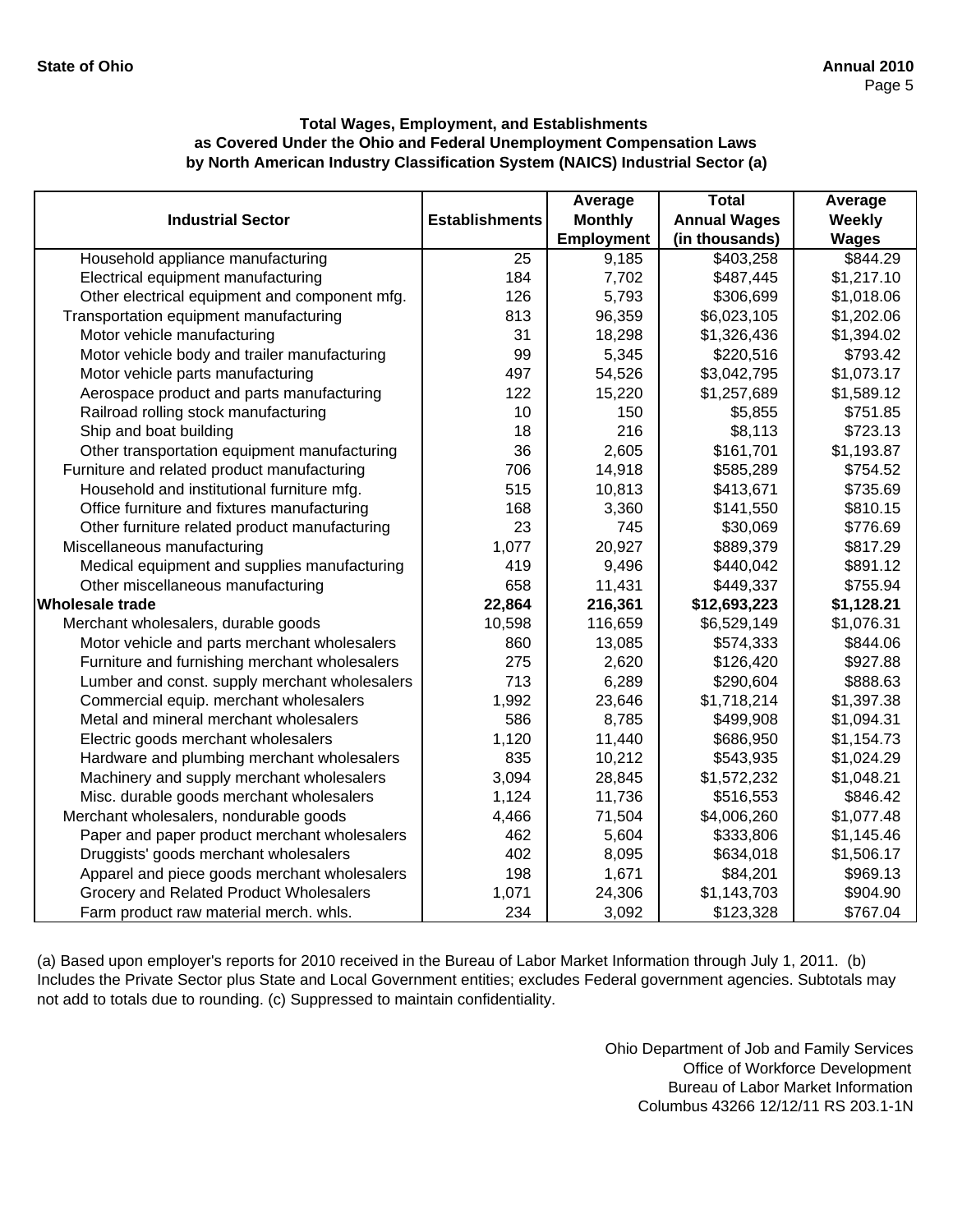|                                               |                       | Average           | <b>Total</b>        | Average       |
|-----------------------------------------------|-----------------------|-------------------|---------------------|---------------|
| <b>Industrial Sector</b>                      | <b>Establishments</b> | <b>Monthly</b>    | <b>Annual Wages</b> | <b>Weekly</b> |
|                                               |                       | <b>Employment</b> | (in thousands)      | <b>Wages</b>  |
| Chemical merchant wholesalers                 | 758                   | 8,066             | \$587,499           | \$1,400.73    |
| Petroleum merchant wholesalers                | 287                   | 3,179             | \$186,940           | \$1,130.98    |
| Alcoholic beverage merchant wholesalers       | 137                   | 5,140             | \$258,014           | \$965.38      |
| Misc. nondurable goods merchant wholesalers   | 919                   | 12,352            | \$654,751           | \$1,019.40    |
| Electronic markets and agents and brokers     | 7,801                 | 28,198            | \$2,157,814         | \$1,471.60    |
| <b>Retail trade</b>                           | 36,392                | 551,961           | \$13,334,736        | \$464.60      |
| Motor vehicle and parts dealers               | 4,483                 | 66,409            | \$2,498,689         | \$723.58      |
| Automobile dealers                            | 1,807                 | 40,048            | \$1,702,959         | \$817.75      |
| Other motor vehicle dealers                   | 451                   | 3,865             | \$124,648           | \$620.25      |
| Auto parts, accessories, and tire stores      | 2,225                 | 22,496            | \$671,082           | \$573.67      |
| Furniture and home furnishings stores         | 1,627                 | 13,531            | \$382,010           | \$542.94      |
| <b>Furniture stores</b>                       | 682                   | 7,150             | \$219,387           | \$590.08      |
| Home furnishings stores                       | 945                   | 6,381             | \$162,623           | \$490.13      |
| Electronics and appliance stores              | 1,710                 | 16,837            | \$556,052           | \$635.12      |
| Building material and garden supply stores    | 2,943                 | 45,155            | \$1,250,437         | \$532.54      |
| Building material and supplies dealers        | 2,153                 | 38,476            | \$1,081,417         | \$540.50      |
| Lawn and garden equipment and supplies stores | 790                   | 6,679             | \$169,021           | \$486.65      |
| Food and beverage stores                      | 5,109                 | 104,069           | \$2,072,762         | \$383.02      |
| Grocery stores                                | 3,289                 | 92,429            | \$1,853,406         | \$385.62      |
| Specialty food stores                         | 794                   | 6,998             | \$148,970           | \$409.38      |
| Beer, wine, and liquor stores                 | 1,027                 | 4,643             | \$70,386            | \$291.54      |
| Health and personal care stores               | 3,510                 | 37,214            | \$1,202,972         | \$621.63      |
| Gasoline stations                             | 3,811                 | 33,131            | \$583,964           | \$338.96      |
| Clothing and clothing accessories stores      | 3,992                 | 42,994            | \$795,746           | \$355.92      |
| Clothing stores                               | 2,516                 | 32,605            | \$535,378           | \$315.77      |
| Shoe stores                                   | 704                   | 5,833             | \$131,693           | \$434.21      |
| Jewelry, luggage, and leather goods stores    | 772                   | 4,556             | \$128,675           | \$543.10      |
| Sporting goods, hobby, book, and music stores | 2,022                 | 21,925            | \$378,235           | \$331.75      |
| Sporting goods and musical instrument stores  | 1,575                 | 17,121            | \$294,473           | \$330.77      |
| Book, periodical, and music stores            | 448                   | 4,804             | \$83,761            | \$335.29      |
| General merchandise stores                    | 2,157                 | 118,686           | \$2,257,774         | \$365.83      |
| Department stores                             | 470                   | 47,464            | \$815,908           | \$330.58      |
| Other general merchandise stores              | 1,687                 | 71,222            | \$1,441,865         | \$389.33      |
| Miscellaneous store retailers                 | 3,866                 | 29,373            | \$583,246           | \$381.87      |
| Florists                                      | 661                   | 3,085             | \$44,898            | \$279.85      |

(a) Based upon employer's reports for 2010 received in the Bureau of Labor Market Information through July 1, 2011. (b) Includes the Private Sector plus State and Local Government entities; excludes Federal government agencies. Subtotals may not add to totals due to rounding. (c) Suppressed to maintain confidentiality.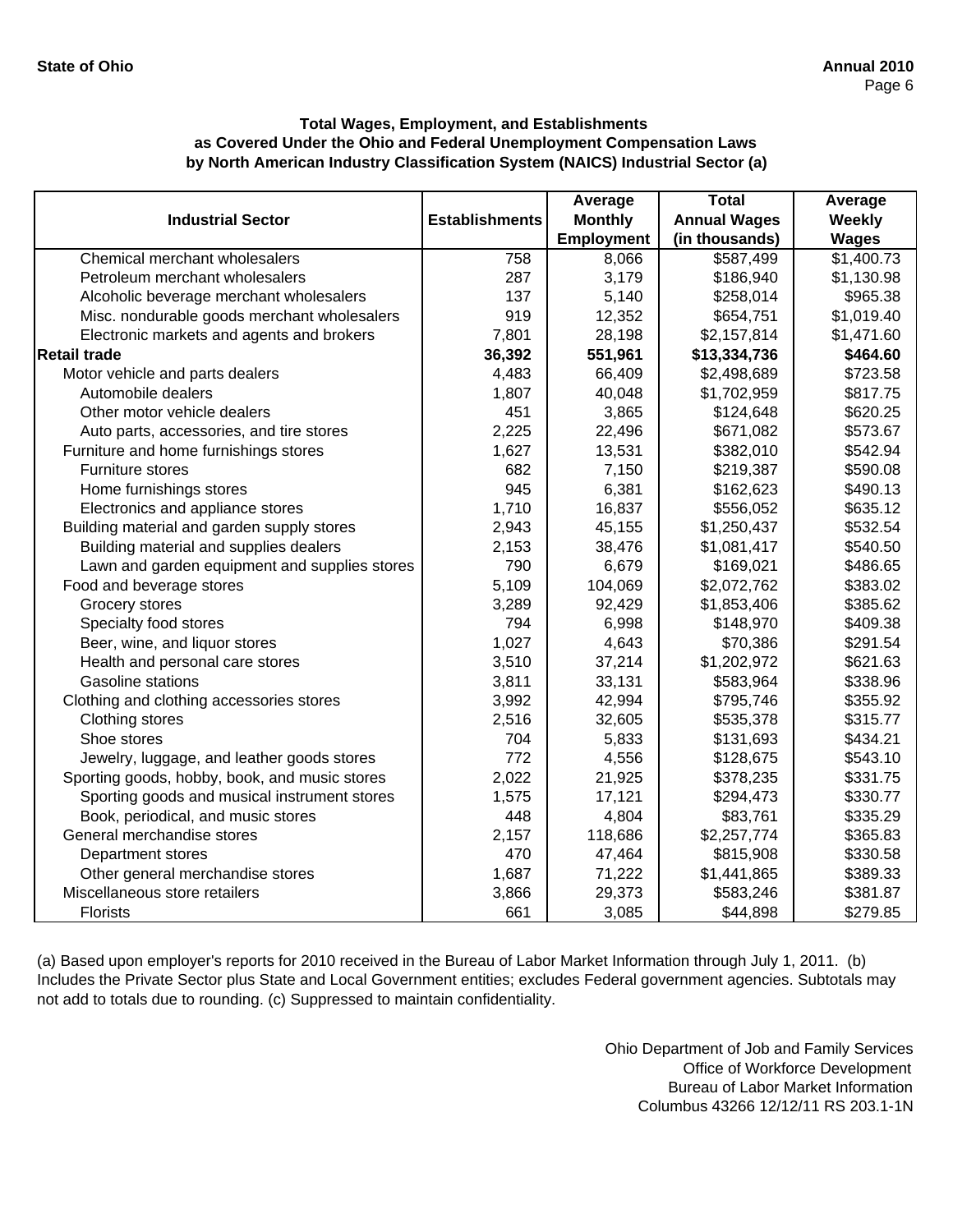|                                              |                       | Average           | <b>Total</b>        | Average      |
|----------------------------------------------|-----------------------|-------------------|---------------------|--------------|
| <b>Industrial Sector</b>                     | <b>Establishments</b> | <b>Monthly</b>    | <b>Annual Wages</b> | Weekly       |
|                                              |                       | <b>Employment</b> | (in thousands)      | <b>Wages</b> |
| Office supplies, stationery, and gift stores | 1,212                 | 10,446            | \$229,585           | \$422.67     |
| Used merchandise stores                      | 540                   | 5,643             | \$93,242            | \$317.77     |
| Other miscellaneous store retailers          | 1,453                 | 10,199            | \$215,521           | \$406.38     |
| Nonstore retailers                           | 1,163                 | 22,638            | \$772,849           | \$656.52     |
| Electronic shopping and mail-order houses    | 495                   | 13,077            | \$483,850           | \$711.52     |
| Vending machine operators                    | 259                   | 5,575             | \$140,908           | \$486.06     |
| Direct selling establishments                | 409                   | 3,986             | \$148,091           | \$714.56     |
| <b>Transportation and warehousing</b>        | 7,483                 | 154,040           | \$6,517,969         | \$813.73     |
| Air transportation                           | 143                   | 10,455            | \$730,453           | \$1,343.60   |
| Scheduled air transportation                 | 48                    | 5,443             | \$274,063           | \$968.29     |
| Nonscheduled air transportation              | 95                    | 5,012             | \$456,390           | \$1,751.19   |
| Rail transportation                          | (c)                   | (c)               | (c)                 | (c)          |
| Water transportation                         | 40                    | 600               | \$38,683            | \$1,240.87   |
| Sea, coastal, and Great Lakes transportation | 24                    | 411               | \$27,792            | \$1,301.46   |
| Inland water transportation                  | 16                    | 189               | \$10,890            | \$1,109.06   |
| Truck transportation                         | 4,364                 | 61,405            | \$2,582,395         | \$808.75     |
| General freight trucking                     | 2,839                 | 47,837            | \$2,033,729         | \$817.56     |
| Specialized freight trucking                 | 1,526                 | 13,568            | \$548,667           | \$777.67     |
| Transit and ground passenger transportation  | 386                   | 7,997             | \$162,105           | \$389.83     |
| Urban transit systems                        | (c)                   | (c)               | (c)                 | (c)          |
| Interurban and rural bus transportation      | (c)                   | (c)               | (c)                 | (c)          |
| Taxi and limousine service                   | 144                   | 1,297             | \$21,906            | \$324.77     |
| School and employee bus transportation       | 70                    | 3,503             | \$71,078            | \$390.23     |
| Charter bus industry                         | 47                    | 898               | \$21,692            | \$464.58     |
| Other ground passenger transportation        | 111                   | 1,883             | \$36,672            | \$374.50     |
| Pipeline transportation                      | 98                    | 949               | \$77,747            | \$1,575.77   |
| Pipeline transportation of crude oil         | 18                    | 408               | \$35,570            | \$1,677.92   |
| Pipeline transportation of natural gas       | 38                    | 314               | \$22,262            | \$1,364.50   |
| Other pipeline transportation                | 42                    | 227               | \$19,915            | \$1,684.08   |
| Scenic and sightseeing transportation        | 31                    | 234               | \$5,315             | \$436.46     |
| Scenic and sightseeing transportation, land  | 12                    | 145               | \$3,662             | \$485.37     |
| Scenic and sightseeing transportation, water | (c)                   | (c)               | (c)                 | (c)          |
| Scenic and sightseeing transportation, other | (c)                   | (c)               | (c)                 | (c)          |
| Support activities for transportation        | 1,261                 | 17,306            | \$698,218           | \$775.90     |
| Support activities for air transportation    | 176                   | 3,844             | \$170,473           | \$852.92     |

(a) Based upon employer's reports for 2010 received in the Bureau of Labor Market Information through July 1, 2011. (b) Includes the Private Sector plus State and Local Government entities; excludes Federal government agencies. Subtotals may not add to totals due to rounding. (c) Suppressed to maintain confidentiality.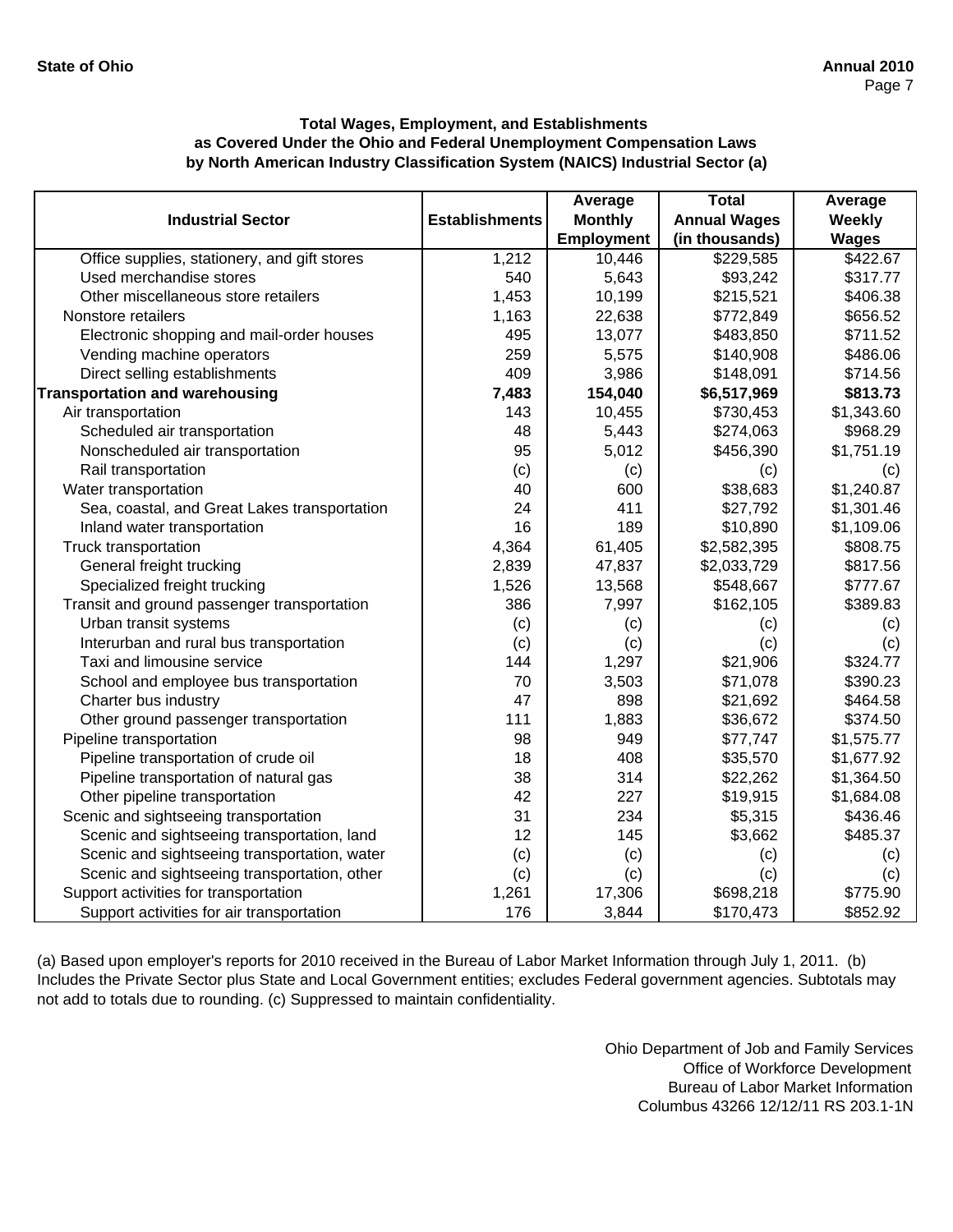|                                               |                       | Average           | <b>Total</b>        | Average      |
|-----------------------------------------------|-----------------------|-------------------|---------------------|--------------|
| <b>Industrial Sector</b>                      | <b>Establishments</b> | <b>Monthly</b>    | <b>Annual Wages</b> | Weekly       |
|                                               |                       | <b>Employment</b> | (in thousands)      | <b>Wages</b> |
| Support activities for rail transportation    | 55                    | 1,106             | \$37,866            | \$658.60     |
| Support activities for water transportation   | 38                    | 846               | \$36,632            | \$832.69     |
| Support activities for road transportation    | 362                   | 2,672             | \$76,435            | \$550.21     |
| Freight transportation arrangement            | 499                   | 6,901             | \$322,853           | \$899.71     |
| Other support activities for transportation   | 131                   | 1,938             | \$53,959            | \$535.48     |
| Postal service                                | (c)                   | (c)               | (c)                 | (c)          |
| Couriers and messengers                       | 472                   | 20,286            | \$790,565           | \$749.44     |
| Couriers and express delivery services        | 290                   | 19,210            | \$755,185           | \$756.02     |
| Local messengers and local delivery           | 183                   | 1,076             | \$35,380            | \$632.23     |
| Warehousing and storage                       | 680                   | 34,782            | \$1,431,358         | \$791.40     |
| Information                                   | 4,216                 | 77,555            | \$4,413,375         | \$1,094.35   |
| Publishing industries (except internet)       | 1,184                 | 27,347            | \$1,568,864         | \$1,103.25   |
| Newspaper, book, and directory publishers     | 728                   | 22,371            | \$1,166,740         | \$1,002.94   |
| Software publishers                           | 456                   | 4,975             | \$402,124           | \$1,554.33   |
| Motion picture and sound recording industries | 497                   | 5,377             | \$96,361            | \$344.65     |
| Motion picture and video industries           | 444                   | 5,156             | \$87,595            | \$326.73     |
| Sound recording industries                    | 52                    | 221               | \$8,765             | \$763.31     |
| Broadcasting (except internet)                | 274                   | 6,835             | \$352,729           | \$992.38     |
| Radio and television broadcasting             | 217                   | 6,356             | \$332,420           | \$1,005.75   |
| Cable and other subscription programming      | 58                    | 479               | \$20,309            | \$815.08     |
| Telecommunications                            | 1,621                 | 28,445            | \$1,781,679         | \$1,204.54   |
| Wired telecommunications carriers             | 1,001                 | 21,045            | \$1,302,726         | \$1,190.40   |
| Wireless telecommunications carriers          | 284                   | 3,681             | \$225,596           | \$1,178.46   |
| Satellite telecommunications                  | 15                    | 60                | \$4,038             | \$1,303.29   |
| Other telecommunications                      | 322                   | 3,659             | \$249,319           | \$1,310.50   |
| Data processing, hosting and related services | 356                   | 4,359             | \$235,962           | \$1,040.96   |
| Other information services                    | 285                   | 5,193             | \$377,781           | \$1,399.13   |
| <b>Finance and insurance</b>                  | 17,456                | 207,203           | \$12,614,349        | \$1,170.75   |
| Monetary authorities - central bank           | (c)                   | (c)               | (c)                 | (c)          |
| Credit intermediation and related activities  | 6,971                 | 93,820            | \$4,655,557         | \$954.27     |
| Depository credit intermediation              | 4,684                 | 61,759            | \$3,015,699         | \$939.04     |
| Nondepository credit intermediation           | 1,140                 | 20,081            | \$1,076,435         | \$1,030.85   |
| Activities related to credit intermediation   | 1,147                 | 11,980            | \$563,423           | \$904.46     |
| Securities, commodity contracts, investments  | 3,384                 | 15,939            | \$1,813,610         | \$2,188.12   |
| Securities and commodity contracts brokerage  | 1,788                 | 9,632             | \$1,181,054         | \$2,358.00   |

(a) Based upon employer's reports for 2010 received in the Bureau of Labor Market Information through July 1, 2011. (b) Includes the Private Sector plus State and Local Government entities; excludes Federal government agencies. Subtotals may not add to totals due to rounding. (c) Suppressed to maintain confidentiality.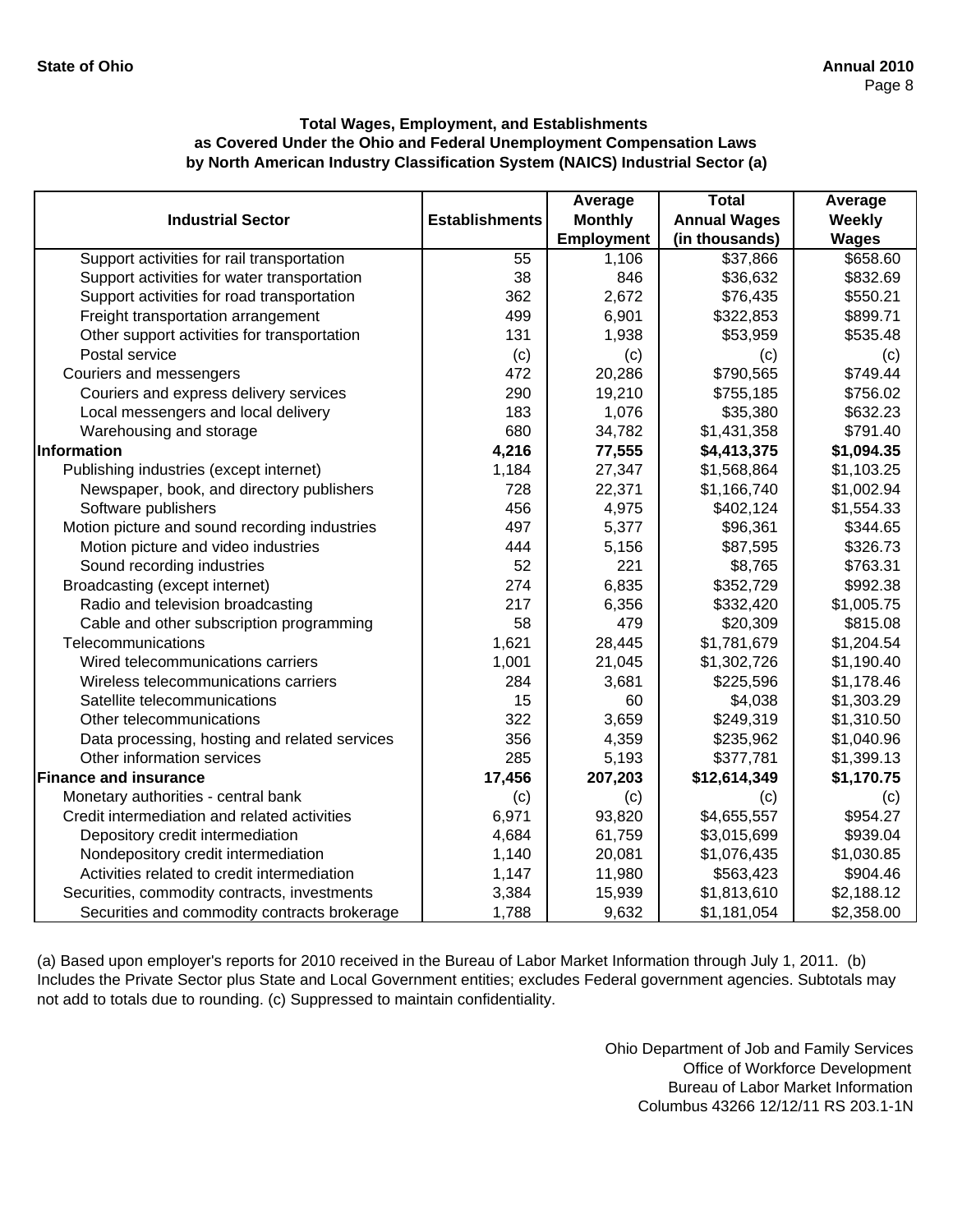|                                                |                       | Average           | <b>Total</b>        | Average      |
|------------------------------------------------|-----------------------|-------------------|---------------------|--------------|
| <b>Industrial Sector</b>                       | <b>Establishments</b> | <b>Monthly</b>    | <b>Annual Wages</b> | Weekly       |
|                                                |                       | <b>Employment</b> | (in thousands)      | <b>Wages</b> |
| Securities and commodity exchanges             | 8                     | 32                | \$1,103             | \$659.44     |
| Other financial investment activities          | 1,588                 | 6,275             | \$631,453           | \$1,935.19   |
| Insurance carriers and related activities      | 6,950                 | 95,528            | \$5,993,992         | \$1,206.65   |
| Insurance carriers                             | 1,292                 | 62,306            | \$4,255,411         | \$1,313.42   |
| Insurance agencies, brokerages, and related    | 5,658                 | 33,221            | \$1,738,580         | \$1,006.42   |
| Funds, trusts, and other financial vehicles    | (c)                   | (c)               | (c)                 | (c)          |
| Insurance and employee benefit funds           | 68                    | 525               | \$25,343            | \$927.73     |
| Other investment pools and funds               | (c)                   | (c)               | (c)                 | (c)          |
| Real estate and rental and leasing             | 10,216                | 57,952            | \$2,092,723         | \$694.44     |
| Real estate                                    | 7,903                 | 39,535            | \$1,430,497         | \$695.85     |
| Lessors of real estate                         | 3,179                 | 17,058            | \$534,303           | \$602.37     |
| Offices of real estate agents and brokers      | 2,098                 | 6,183             | \$264,758           | \$823.42     |
| Activities related to real estate              | 2,626                 | 16,293            | \$631,437           | \$745.29     |
| Rental and leasing services                    | 2,200                 | 17,889            | \$630,751           | \$678.06     |
| Automotive equipment rental and leasing        | 599                   | 5,364             | \$208,408           | \$747.13     |
| Consumer goods rental                          | 1,080                 | 8,088             | \$212,324           | \$504.87     |
| General rental centers                         | 158                   | 1,324             | \$47,452            | \$689.37     |
| Machinery and equipment rental and leasing     | 364                   | 3,113             | \$162,567           | \$1,004.25   |
| Lessors of nonfinancial intangible assets      | 113                   | 529               | \$31,475            | \$1,144.02   |
| <b>Professional and technical services</b>     | 29,519                | 238,182           | \$14,825,065        | \$1,196.98   |
| Professional and technical services            | 29,519                | 238,182           | \$14,825,065        | \$1,196.98   |
| Legal services                                 | 5,671                 | 34,810            | \$2,127,350         | \$1,175.25   |
| Accounting and bookkeeping services            | 4,227                 | 31,233            | \$1,570,020         | \$966.71     |
| Architectural and engineering services         | 3,563                 | 37,890            | \$2,410,849         | \$1,223.62   |
| Specialized design services                    | 963                   | 5,577             | \$345,049           | \$1,189.87   |
| Computer systems design and related services   | 5,799                 | 53,486            | \$4,135,651         | \$1,486.98   |
| Management and technical consulting services   | 4,887                 | 23,673            | \$1,647,313         | \$1,338.19   |
| Scientific research and development services   | 639                   | 15,426            | \$1,252,371         | \$1,561.31   |
| Advertising, PR, and related services          | 1,520                 | 14,177            | \$622,283           | \$844.12     |
| Other professional and technical services      | 2,252                 | 21,912            | \$714,177           | \$626.81     |
| <b>Management of companies and enterprises</b> | 1,734                 | 107,941           | \$9,780,591         | \$1,742.52   |
| Management of companies and enterprises        | 1,734                 | 107,941           | \$9,780,591         | \$1,742.52   |
| <b>Administrative and waste services</b>       | 16,200                | 278,155           | \$7,953,235         | \$549.87     |
| Administrative and support services            | 15,267                | 265,161           | \$7,352,467         | \$533.23     |
| Office administrative services                 | 1,368                 | 15,083            | \$895,504           | \$1,141.73   |

(a) Based upon employer's reports for 2010 received in the Bureau of Labor Market Information through July 1, 2011. (b) Includes the Private Sector plus State and Local Government entities; excludes Federal government agencies. Subtotals may not add to totals due to rounding. (c) Suppressed to maintain confidentiality.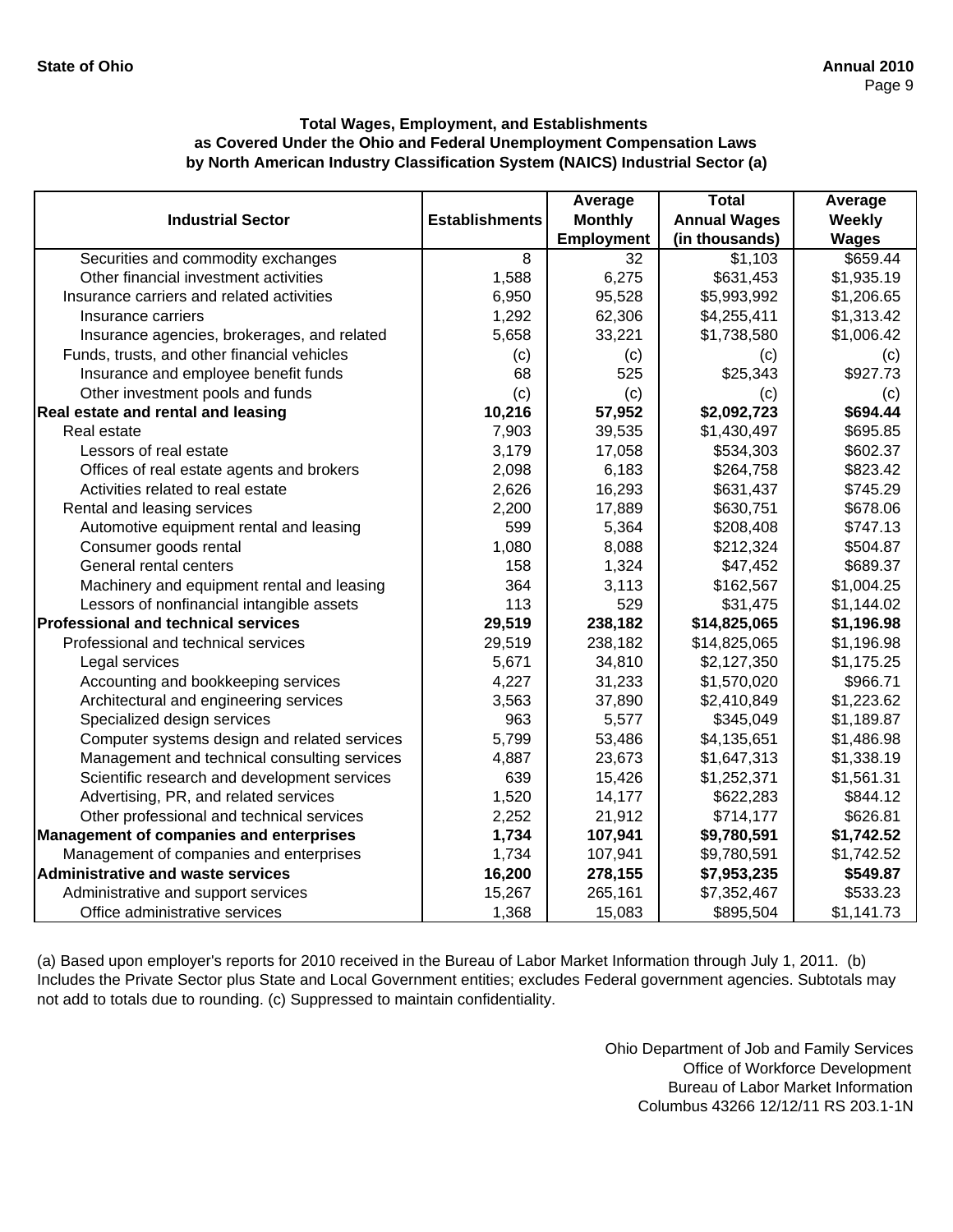|                                             |                       | Average           | <b>Total</b>        | Average      |
|---------------------------------------------|-----------------------|-------------------|---------------------|--------------|
| <b>Industrial Sector</b>                    | <b>Establishments</b> | <b>Monthly</b>    | <b>Annual Wages</b> | Weekly       |
|                                             |                       | <b>Employment</b> | (in thousands)      | <b>Wages</b> |
| Facilities support services                 | 92                    | 3,053             | \$119,735           | \$754.31     |
| <b>Employment services</b>                  | 2,785                 | 113,053           | \$2,731,788         | \$464.69     |
| <b>Business support services</b>            | 1,309                 | 37,200            | \$1,213,241         | \$627.19     |
| Travel arrangement and reservation services | 671                   | 3,489             | \$119,713           | \$659.81     |
| Investigation and security services         | 1,110                 | 21,749            | \$549,746           | \$486.10     |
| Services to buildings and dwellings         | 7,180                 | 60,703            | \$1,338,494         | \$424.04     |
| Other support services                      | 753                   | 10,831            | \$384,244           | \$682.25     |
| Waste management and remediation services   | 933                   | 12,995            | \$600,769           | \$889.08     |
| Waste collection                            | 392                   | 4,586             | \$186,866           | \$783.58     |
| Waste treatment and disposal                | 172                   | 4,506             | \$237,583           | \$1,013.98   |
| Remediation and other waste services        | 368                   | 3,903             | \$176,320           | \$868.81     |
| <b>Educational services</b>                 | 2,931                 | 94,081            | \$3,093,710         | \$632.38     |
| <b>Educational services</b>                 | 2,931                 | 94,081            | \$3,093,710         | \$632.38     |
| Elementary and secondary schools            | 742                   | 39,654            | \$1,088,433         | \$527.85     |
| Junior colleges                             | 56                    | 3,728             | \$127,104           | \$655.73     |
| Colleges and universities                   | 164                   | 33,895            | \$1,449,618         | \$822.46     |
| Business, computer and management training  | 305                   | 2,749             | \$123,671           | \$865.29     |
| Technical and trade schools                 | 302                   | 3,377             | \$113,805           | \$648.02     |
| Other schools and instruction               | 1,083                 | 7,999             | \$114,239           | \$274.65     |
| <b>Educational support services</b>         | 280                   | 2,680             | \$76,839            | \$551.48     |
| <b>Health care and social assistance</b>    | 27,240                | 726,836           | \$28,870,245        | \$763.85     |
| Ambulatory health care services             | 18,970                | 238,577           | \$11,794,228        | \$950.69     |
| Offices of physicians                       | 6,980                 | 82,358            | \$6,366,136         | \$1,486.52   |
| Offices of dentists                         | 4,157                 | 30,336            | \$1,325,209         | \$840.08     |
| Offices of other health practitioners       | 4,542                 | 26,933            | \$957,234           | \$683.50     |
| Outpatient care centers                     | 1,147                 | 26,159            | \$1,156,304         | \$850.06     |
| Medical and diagnostic laboratories         | 639                   | 7,383             | \$338,255           | \$881.04     |
| Home health care services                   | 1,179                 | 53,564            | \$1,271,053         | \$456.33     |
| Other ambulatory health care services       | 327                   | 11,844            | \$380,038           | \$617.06     |
| Hospitals                                   | 238                   | 233,572           | \$11,156,197        | \$918.52     |
| General medical and surgical hospitals      | 192                   | 228,215           | \$10,945,000        | \$922.29     |
| Psychiatric and substance abuse hospitals   | 15                    | 1,489             | \$50,436            | \$651.25     |
| Other hospitals                             | 31                    | 3,868             | \$160,760           | \$799.19     |
| Nursing and residential care facilities     | 3,353                 | 168,328           | \$4,093,642         | \$467.67     |
| Nursing care facilities                     | 1,025                 | 104,656           | \$2,658,096         | \$488.42     |

(a) Based upon employer's reports for 2010 received in the Bureau of Labor Market Information through July 1, 2011. (b) Includes the Private Sector plus State and Local Government entities; excludes Federal government agencies. Subtotals may not add to totals due to rounding. (c) Suppressed to maintain confidentiality.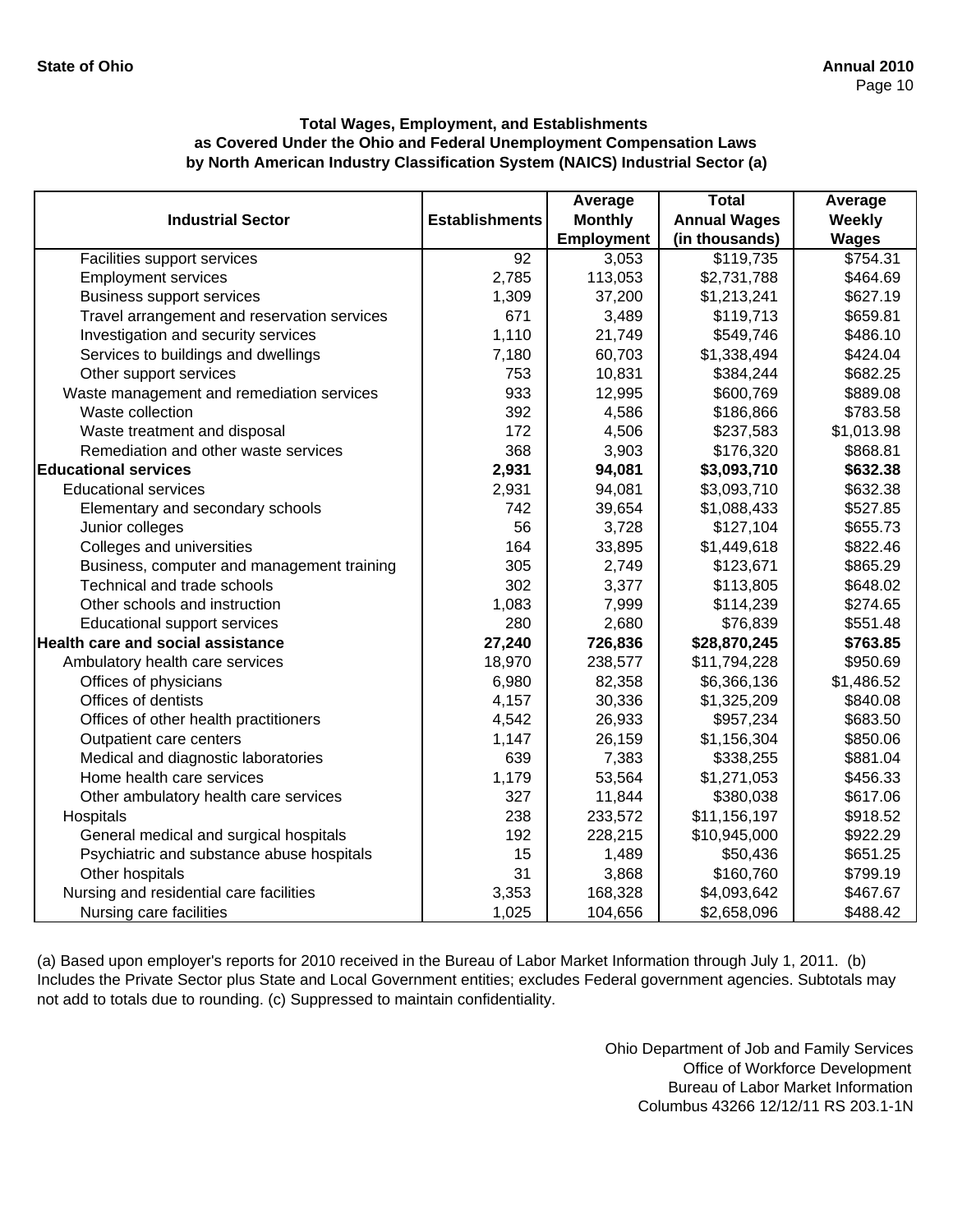|                                               |                       | Average        | <b>Total</b>        | Average      |
|-----------------------------------------------|-----------------------|----------------|---------------------|--------------|
| <b>Industrial Sector</b>                      | <b>Establishments</b> | <b>Monthly</b> | <b>Annual Wages</b> | Weekly       |
|                                               |                       | Employment     | (in thousands)      | <b>Wages</b> |
| Residential mental health facilities          | 1,401                 | 27,509         | \$620,781           | \$433.96     |
| Community care facilities for the elderly     | 674                   | 32,059         | \$711,399           | \$426.73     |
| Other residential care facilities             | 254                   | 4,104          | \$103,367           | \$484.42     |
| Social assistance                             | 4,680                 | 86,359         | \$1,826,178         | \$406.65     |
| Individual and family services                | 1,699                 | 42,218         | \$976,626           | \$444.87     |
| Emergency and other relief services           | 368                   | 5,120          | \$138,004           | \$518.40     |
| Vocational rehabilitation services            | 257                   | 9,688          | \$193,585           | \$384.25     |
| Child day care services                       | 2,356                 | 29,333         | \$517,962           | \$339.58     |
| Arts, entertainment, and recreation           | 3,683                 | 62,038         | \$1,777,820         | \$551.10     |
| Performing arts and spectator sports          | 879                   | 12,753         | \$947,408           | \$1,428.62   |
| Performing arts companies                     | 175                   | 2,806          | \$85,756            | \$587.75     |
| Spectator sports                              | 163                   | 4,806          | \$649,266           | \$2,598.08   |
| Promoters of performing arts and sports       | 259                   | 4,005          | \$167,614           | \$804.92     |
| Agents and managers for public figures        | 44                    | 337            | \$27,192            | \$1,550.94   |
| Independent artists, writers, and performers  | 239                   | 800            | \$17,580            | \$422.67     |
| Museums, historical sites, zoos, and parks    | 167                   | 5,622          | \$152,307           | \$520.96     |
| Amusements, gambling, and recreation          | 2,637                 | 43,663         | \$678,106           | \$298.67     |
| Amusement parks and arcades                   | 90                    | 5,575          | \$95,827            | \$330.56     |
| Gambling industries                           | 16                    | 183            | \$5,933             | \$624.92     |
| Other amusement and recreation industries     | 2,531                 | 37,905         | \$576,346           | \$292.40     |
| <b>Accommodation and food services</b>        | 22,958                | 412,823        | \$5,599,577         | \$260.85     |
| Accommodation                                 | 1,656                 | 32,418         | \$581,270           | \$344.83     |
| Traveler accommodation                        | 1,404                 | 30,690         | \$556,471           | \$348.69     |
| RV parks and recreational camps               | 200                   | 1,486          | \$20,876            | \$270.21     |
| Rooming and boarding houses                   | 52                    | 242            | \$3,924             | \$311.48     |
| Food services and drinking places             | 21,302                | 380,406        | \$5,018,307         | \$253.69     |
| Full-service restaurants                      | 6,698                 | 169,817        | \$2,427,217         | \$274.87     |
| Limited-service eating places                 | 10,986                | 183,448        | \$2,216,295         | \$232.33     |
| Special food services                         | 933                   | 12,749         | \$213,263           | \$321.67     |
| Drinking places (alcoholic beverages)         | 2,686                 | 14,391         | \$161,531           | \$215.85     |
| Other services (except public administration) | 24,882                | 150,648        | \$3,851,920,140     | \$491.71     |
| Repair and maintenance                        | 7,822                 | 41,312         | \$1,427,226         | \$664.37     |
| Automotive repair and maintenance             | 5,783                 | 29,699         | \$921,980           | \$597.00     |
| Electronic equipment repair and maintenance   | 447                   | 2,530          | \$120,174           | \$913.52     |
| Commercial machinery repair and maintenance   | 1,067                 | 6,910          | \$319,781           | \$889.94     |

(a) Based upon employer's reports for 2010 received in the Bureau of Labor Market Information through July 1, 2011. (b) Includes the Private Sector plus State and Local Government entities; excludes Federal government agencies. Subtotals may not add to totals due to rounding. (c) Suppressed to maintain confidentiality.